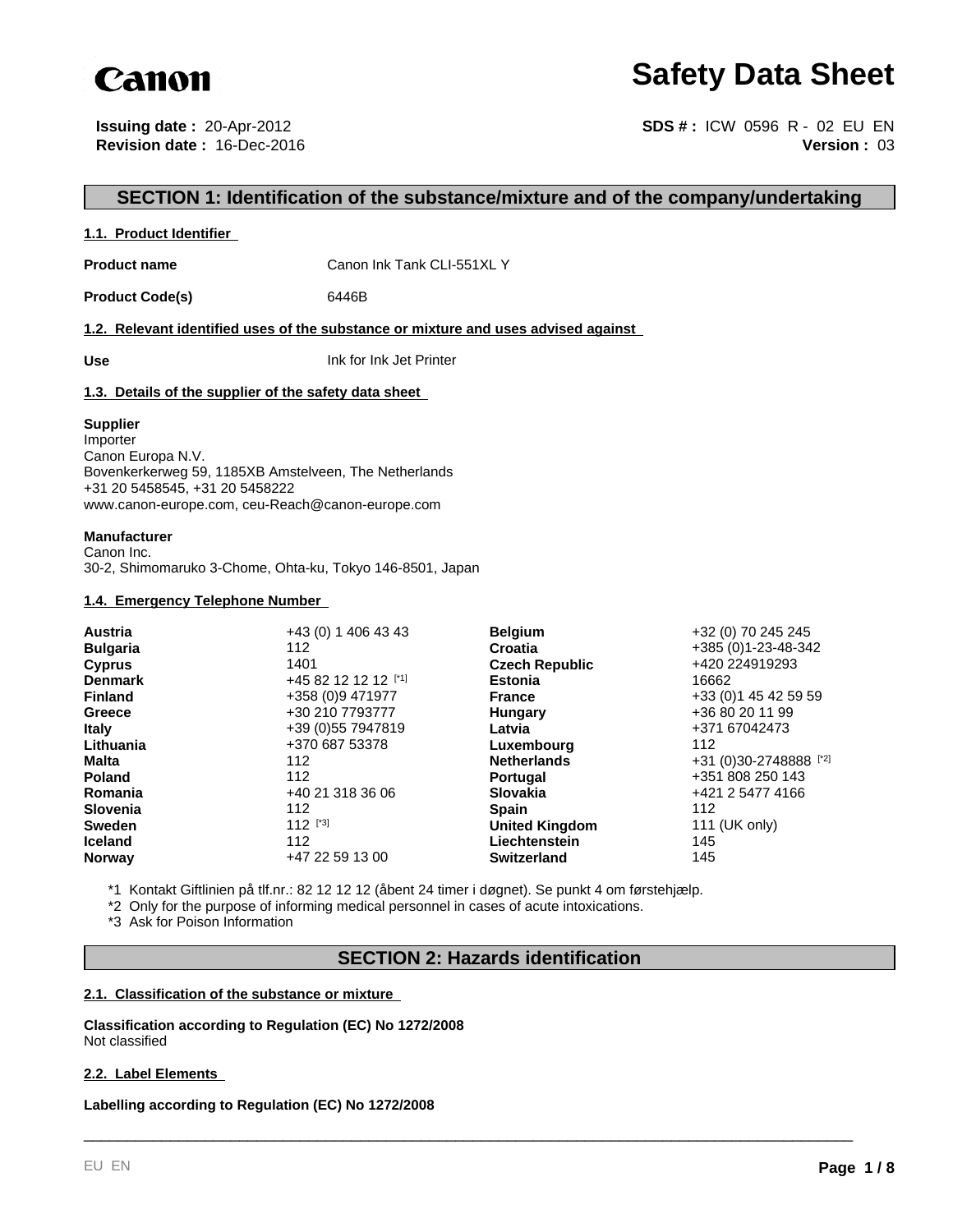**Hazard pictograms** Not required

**Signal word** Not required

#### **Hazard statements** Not required

#### **Precautionary statements** Not required

## **Other Information**

Contains 1,2-benzisothiazol-3(2H)-one. May produce an allergic reaction. Contains less than 30% of components with unknown hazards to the aquatic environment.

## **2.3. Other Hazards**

None

## **SECTION 3: Composition/information on ingredients**

\_\_\_\_\_\_\_\_\_\_\_\_\_\_\_\_\_\_\_\_\_\_\_\_\_\_\_\_\_\_\_\_\_\_\_\_\_\_\_\_\_\_\_\_\_\_\_\_\_\_\_\_\_\_\_\_\_\_\_\_\_\_\_\_\_\_\_\_\_\_\_\_\_\_\_\_\_\_\_\_\_\_\_\_\_\_\_\_\_

## **3.2. Mixtures**

| <b>Chemical name</b>        | <b>CAS-No</b> | <b>EC-No</b> | <b>REACH registration</b><br>number | Weight %  | <b>Classification (Req.</b><br>1272/2008)                                                                         | Note to<br>Other<br>Hazards |
|-----------------------------|---------------|--------------|-------------------------------------|-----------|-------------------------------------------------------------------------------------------------------------------|-----------------------------|
| Glycerin                    | $56 - 81 - 5$ | 200-289-5    | None                                | $5 - 10$  | None                                                                                                              |                             |
| Ethylene urea               | 120-93-4      | 204-436-4    | 01-2119980933-25-xxxx               | $5 - 10$  | Eye Irrit. 2 (H319)                                                                                               |                             |
| Thiadiazole Azo dye         | <b>CBI</b>    | <b>CBI</b>   | None                                | $1 - 5$   | Eye Irrit. 2 (H319)                                                                                               |                             |
| Glycol                      | CBI           | <b>CBI</b>   | <b>CBI</b>                          | $10 - 15$ | None                                                                                                              |                             |
| .2-benzisothiazol-3(2H)-one | 2634-33-5     | 220-120-9    | None                                | < 0.05    | Acute Tox. 4 (H302)<br>Skin Irrit. 2 (H315)<br>Eye Dam. 1 (H318)<br>Skin Sens. 1 (H317)<br>Aquatic Acute 1 (H400) |                             |
| Water                       | 7732-18-5     | 231-791-2    | None                                | $60 - 80$ | None                                                                                                              |                             |

Full texts of Hazard statement(s) are listed in SECTION 16

Note to Other Hazards : The following substance(s) is (are) marked with (1), (2) and/or (3)

- (1) Substance for which EU Occupational Exposure Limit(s) is (are) established (See SECTION 8)

- (2) PBT substance or vPvB substance under Regulation (EC) No 1907/2006

- (3) Substance listed in Candidate List of SVHC for Authorisation under Regulation (EC) No 1907/2006

## **SECTION 4: First aid measures**

## **4.1. Description of first aid measures**

| Move to fresh air. Get medical attention immediately if symptoms occur.                                     |
|-------------------------------------------------------------------------------------------------------------|
| Rinse mouth. Drink 1 or 2 glasses of water. Get medical attention immediately if symptoms<br>occur.         |
| Wash off immediately with soap and plenty of water. Get medical attention immediately if<br>symptoms occur. |
| Flush with plenty of water. Get medical attention immediately if symptoms occur.                            |
|                                                                                                             |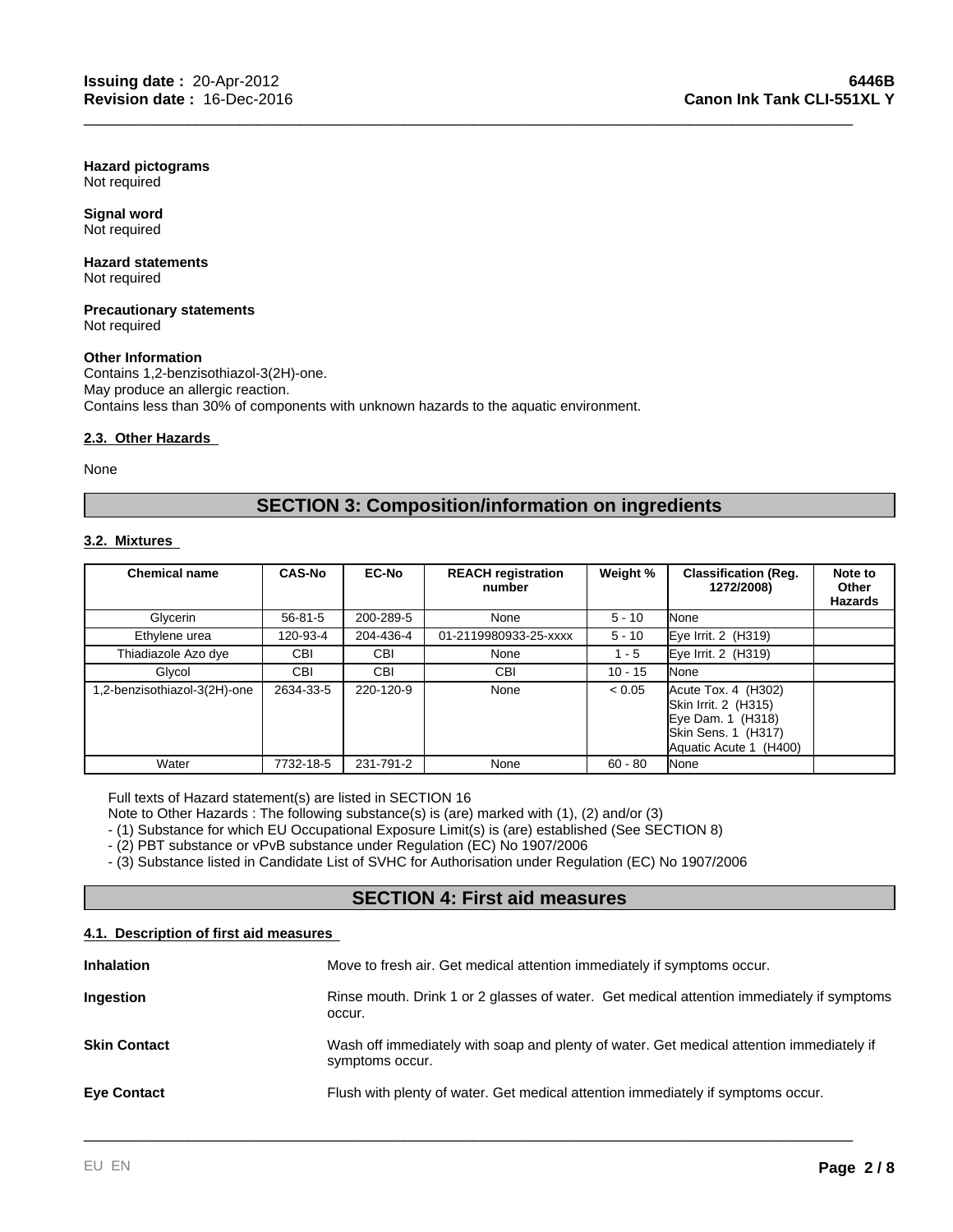## **4.2. Most important symptoms and effects, both acute and delayed**

| <b>Inhalation</b>      | None under normal use. Symptoms of overexposure are dizziness, headache, tiredness,<br>nausea, unconsciousness, cessation of breathing. |
|------------------------|-----------------------------------------------------------------------------------------------------------------------------------------|
| <b>Ingestion</b>       | None under normal use. Ingestion may cause gastrointestinal irritation, nausea, vomiting<br>and diarrhea.                               |
| <b>Skin Contact</b>    | None under normal use.                                                                                                                  |
| <b>Eye Contact</b>     | None under normal use. May cause slight irritation.                                                                                     |
| <b>Chronic Effects</b> | None under normal use.                                                                                                                  |

\_\_\_\_\_\_\_\_\_\_\_\_\_\_\_\_\_\_\_\_\_\_\_\_\_\_\_\_\_\_\_\_\_\_\_\_\_\_\_\_\_\_\_\_\_\_\_\_\_\_\_\_\_\_\_\_\_\_\_\_\_\_\_\_\_\_\_\_\_\_\_\_\_\_\_\_\_\_\_\_\_\_\_\_\_\_\_\_\_

#### **4.3. Indication of any immediate medical attention and special treatment needed**

None

## **SECTION 5: Firefighting measures**

#### **5.1. Extinguishing media**

**Suitable extinguishing media** Use CO<sub>2</sub>, water, dry chemical, or foam.

**Unsuitable extinguishing media** None

#### **5.2. Special hazards arising from the substance or mixture**

**Special Hazard** None

**Hazardous combustion products** Carbon dioxide (CO 2), Carbon monoxide (CO)

#### **5.3. Advice for firefighters**

**Special protective equipment for fire-fighters** None

## **SECTION 6: Accidental release measures**

## **6.1. Personal precautions, protective equipment and emergency procedures**

Avoid contact with skin, eyes and clothing.

## **6.2. Environmental Precautions**

Keep out of waterways.

## **6.3. Methods and material for containment and cleaning up**

Wipe up with adsorbent material (e.g. cloth, fleece).

## **6.4. Reference to other sections**

None

## **SECTION 7: Handling and storage**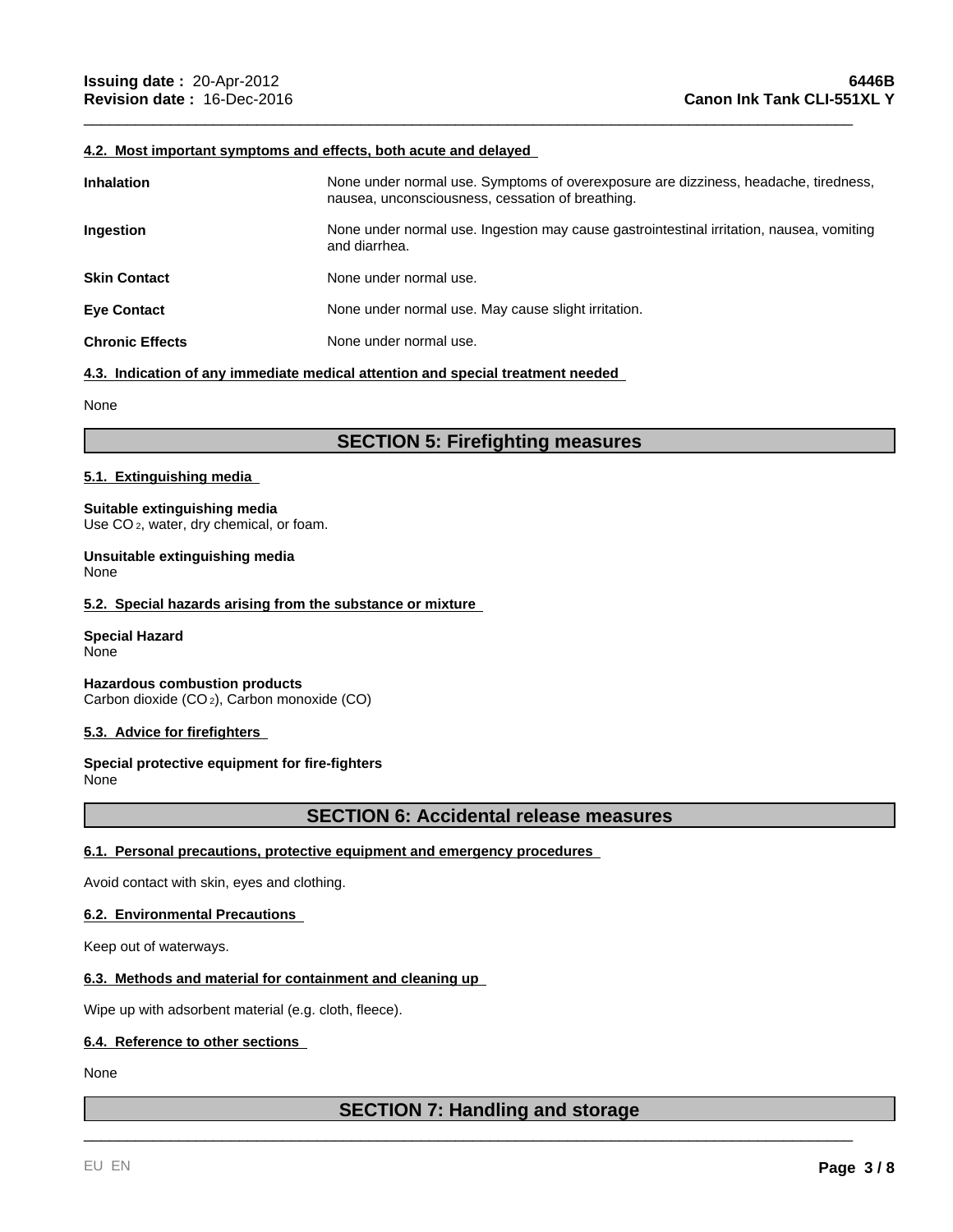## **7.1. Precautions for safe handling**

Avoid contact with skin, eyes and clothing. Clean contaminated surface thoroughly. Use with adequate ventilation.

## **7.2. Conditions for safe storage, including any incompatibilities**

Keep in a dry, cool and well-ventilated place. Keep out of the reach of children. Keep away from direct sunlight. Keep away from heat and sources of ignition.

\_\_\_\_\_\_\_\_\_\_\_\_\_\_\_\_\_\_\_\_\_\_\_\_\_\_\_\_\_\_\_\_\_\_\_\_\_\_\_\_\_\_\_\_\_\_\_\_\_\_\_\_\_\_\_\_\_\_\_\_\_\_\_\_\_\_\_\_\_\_\_\_\_\_\_\_\_\_\_\_\_\_\_\_\_\_\_\_\_

## **7.3. Specific end uses**

Ink for Ink Jet Printer. Obtain special instructions before use.

## **SECTION 8: Exposure controls/personal protection**

#### **8.1. Control parameters**

## **Exposure Limits**

| <b>Chemical name</b>      | <b>EU OEL</b>                                             | Austria                        | <b>Belgium</b>                                                   | <b>Bulgaria</b>                                                                             | <b>Cyprus</b>                                                                                                |
|---------------------------|-----------------------------------------------------------|--------------------------------|------------------------------------------------------------------|---------------------------------------------------------------------------------------------|--------------------------------------------------------------------------------------------------------------|
| Glycerin<br>$56 - 81 - 5$ | None                                                      | None                           | TWA: $10 \text{ mg/m}^3$                                         | None                                                                                        | None                                                                                                         |
| <b>Chemical name</b>      | <b>Czech Republic</b>                                     | <b>Denmark</b>                 | <b>Finland</b>                                                   | <b>France</b>                                                                               | Germany                                                                                                      |
| Glycerin<br>$56 - 81 - 5$ | TWA: $10 \text{ mg/m}^3$<br>Ceiling: 15 mg/m <sup>3</sup> | None                           | TWA: $20 \text{ mg/m}^3$                                         | TWA: $10 \text{ mg/m}^3$                                                                    | DFG TWA: 200 mg/m <sup>3</sup><br>inhalable fraction<br>Ceiling / Peak: 400<br>$mq/m3$ inhalable<br>fraction |
| <b>Chemical name</b>      | Greece                                                    | <b>Hungary</b>                 | <b>Ireland</b>                                                   | <b>Italy</b>                                                                                | <b>Netherlands</b>                                                                                           |
| Glycerin<br>$56 - 81 - 5$ | TWA: $10 \text{ mg/m}^3$                                  | None                           | TWA: $10 \text{ mg/m}^3$ mist<br>STEL: 30 mg/m <sup>3</sup> mist | None                                                                                        | None                                                                                                         |
| <b>Chemical name</b>      | <b>Poland</b>                                             | Portugal                       | <b>Romania</b>                                                   | <b>Slovakia</b>                                                                             | <b>Spain</b>                                                                                                 |
| Glycerin<br>$56 - 81 - 5$ | TWA: $10 \text{ mg/m}^3$<br>inhalable fraction            | TWA: $10 \text{ mg/m}^3$ mist  | None                                                             | None                                                                                        | TWA: $10 \text{ mg/m}^3$ mist                                                                                |
| <b>Chemical name</b>      | <b>Sweden</b>                                             | <b>United Kingdom</b>          | <b>Norway</b>                                                    | <b>Switzerland</b>                                                                          | Turkey                                                                                                       |
| Glycerin<br>$56 - 81 - 5$ | None                                                      | TWA: 10 mg/m <sup>3</sup> mist | None                                                             | TWA: $50 \text{ mg/m}^3$<br>inhalable dust<br>STEL: 100 mg/m <sup>3</sup><br>inhalable dust | None                                                                                                         |

#### **8.2. Exposure controls**

**Appropriate engineering controls** None under normal use conditions.

## **Individual protection measures, such as personal protective equipment**

**Eye/face Protection Not required under normal use.**<br> **Skin Protection Not required under normal use.** Not required under normal use. **Respiratory Protection** Not required under normal use. **Thermal hazards** Not Applicable

## **SECTION 9: Physical and chemical properties**

## **9.1. Information on basic physical and chemical properties**

| Appearance                  | Yellow; Liquid    |
|-----------------------------|-------------------|
| Odor                        | Slight odor       |
| Odor threshold              | No data available |
| pН                          | 7 - 8             |
| Melting/Freezing point (°C) | No data available |
|                             |                   |
|                             |                   |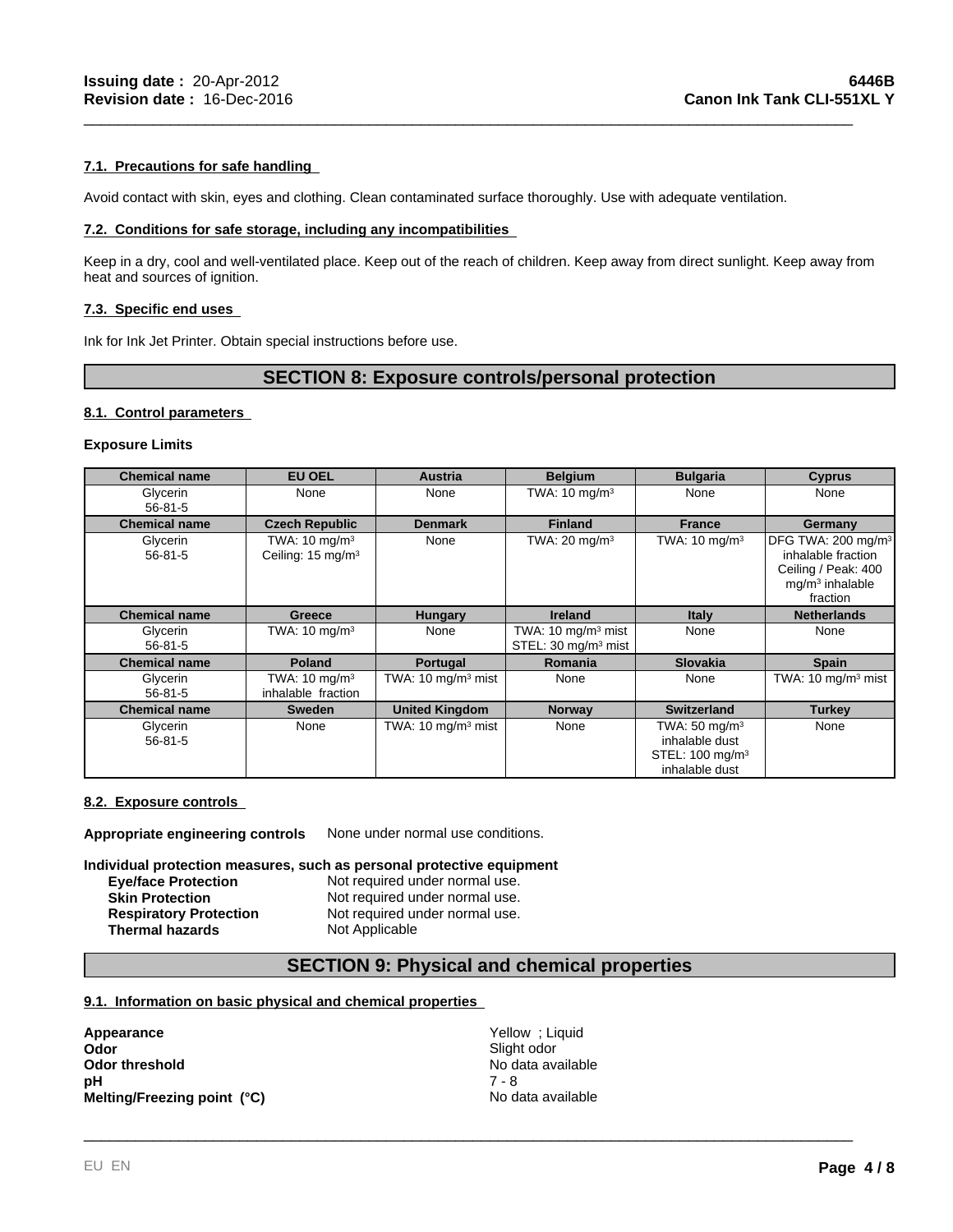**Evaporation Rate Evaporation Rate Evaporation Rate No data available Flammability (solid, gas) Not Applicable Flammability (solid, gas) Flammability Limits in Air Upper Flammability Limit** None; estimated None; estimated None; estimated None; estimated None; estimated None; estimated None; estimated None; estimated None; estimated None; estimated None; estimated None; estimated Non **Lower Flammability Limit Vapor pressure** No data available No data available **Vapor density**  $\blacksquare$  No data available **Relative density** 1.0 - 1.1 **Solubility(ies)** Water; miscible **Partition coefficient: n-octanol/water** No data available **Explosive properties None**; estimated **Oxidizing properties None; estimated None; estimated Decomposition Temperature (°C) Flash Point (°C) Viscosity (mPa s) Boiling Point/Range (°C) Autoignition Temperature (°C)**

None; estimated No data available > 93.0°C (Tag. Closed Cup.); estimated No data available

\_\_\_\_\_\_\_\_\_\_\_\_\_\_\_\_\_\_\_\_\_\_\_\_\_\_\_\_\_\_\_\_\_\_\_\_\_\_\_\_\_\_\_\_\_\_\_\_\_\_\_\_\_\_\_\_\_\_\_\_\_\_\_\_\_\_\_\_\_\_\_\_\_\_\_\_\_\_\_\_\_\_\_\_\_\_\_\_\_

#### **9.2. Other Information**

No data available

## **SECTION 10: Stability and reactivity**

 $1 - 5$ 

## **10.1. Reactivity**

None

## **10.2. Chemical stability**

**Stable** 

## **10.3. Possibility of Hazardous Reactions**

None

## **10.4. Conditions to Avoid**

None

## **10.5. Incompatible materials**

Acids, Bases, Oxidizing agents, Reducing agents.

#### **10.6. Hazardous Decomposition Products**

Carbon dioxide (CO 2), Carbon monoxide (CO), and/or Ammonia.

## **SECTION 11: Toxicological information**

\_\_\_\_\_\_\_\_\_\_\_\_\_\_\_\_\_\_\_\_\_\_\_\_\_\_\_\_\_\_\_\_\_\_\_\_\_\_\_\_\_\_\_\_\_\_\_\_\_\_\_\_\_\_\_\_\_\_\_\_\_\_\_\_\_\_\_\_\_\_\_\_\_\_\_\_\_\_\_\_\_\_\_\_\_\_\_\_\_

#### **11.1. Information on toxicological effects**

| <b>Acute toxicity</b>             | No data available                            |
|-----------------------------------|----------------------------------------------|
| <b>Skin corrosion/irritation</b>  | Non-irritant (Estimate) (OECD Guideline)     |
| Serious eye damage/eye irritation | Minimal irritant (Estimate) (OECD Guideline) |
| <b>Sensitization</b>              | Non-sensitizer (Estimate) (OECD Guideline)   |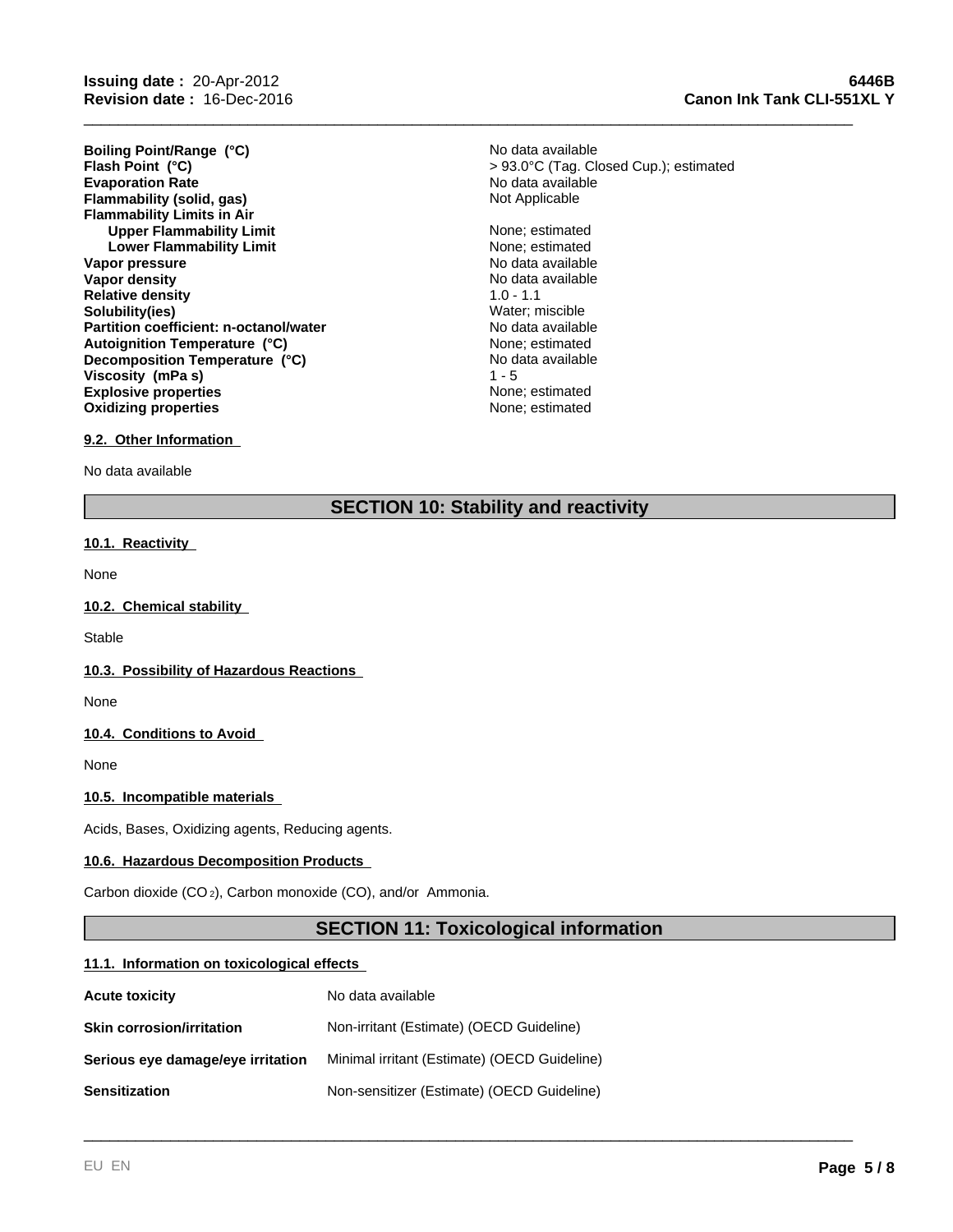| Germ cell mutagenicity          | Ames test: Negative |
|---------------------------------|---------------------|
| Carcinogenicity                 | No data available   |
| <b>Reproductive Toxicity</b>    | No data available   |
| <b>STOT - single exposure</b>   | No data available   |
| <b>STOT - repeated exposure</b> | No data available   |
| <b>Aspiration hazard</b>        | No data available   |
| <b>Other Information</b>        | No data available   |

## **SECTION 12: Ecological information**

\_\_\_\_\_\_\_\_\_\_\_\_\_\_\_\_\_\_\_\_\_\_\_\_\_\_\_\_\_\_\_\_\_\_\_\_\_\_\_\_\_\_\_\_\_\_\_\_\_\_\_\_\_\_\_\_\_\_\_\_\_\_\_\_\_\_\_\_\_\_\_\_\_\_\_\_\_\_\_\_\_\_\_\_\_\_\_\_\_

## **12.1. Toxicity**

**Ecotoxicity effects** No data available

## **12.2. Persistence and degradability**

No data available

## **12.3. Bioaccumulative potential**

No data available

## **12.4. Mobility in soil**

No data available

## **12.5. Results of PBT and vPvB assessment**

This preparation contains no substance considered to be persistent, bioaccumulating nor toxic (PBT). This preparation contains no substance considered to be very persistent nor very bioaccumulating (vPvB).

## **12.6. Other adverse effects**

No data available

## **SECTION 13: Disposal considerations**

## **13.1. Waste treatment methods**

Dispose of in accordance with local regulations.

## **SECTION 14: Transport information**

| 14.1. UN number               | None                                           |
|-------------------------------|------------------------------------------------|
| 14.2. UN Proper Shipping Name | None                                           |
| 14.3. Transport Hazard Class  | None                                           |
| 14.4. Packing Group           | None                                           |
| 14.5. Environmental Hazards   | No special environmental precautions required. |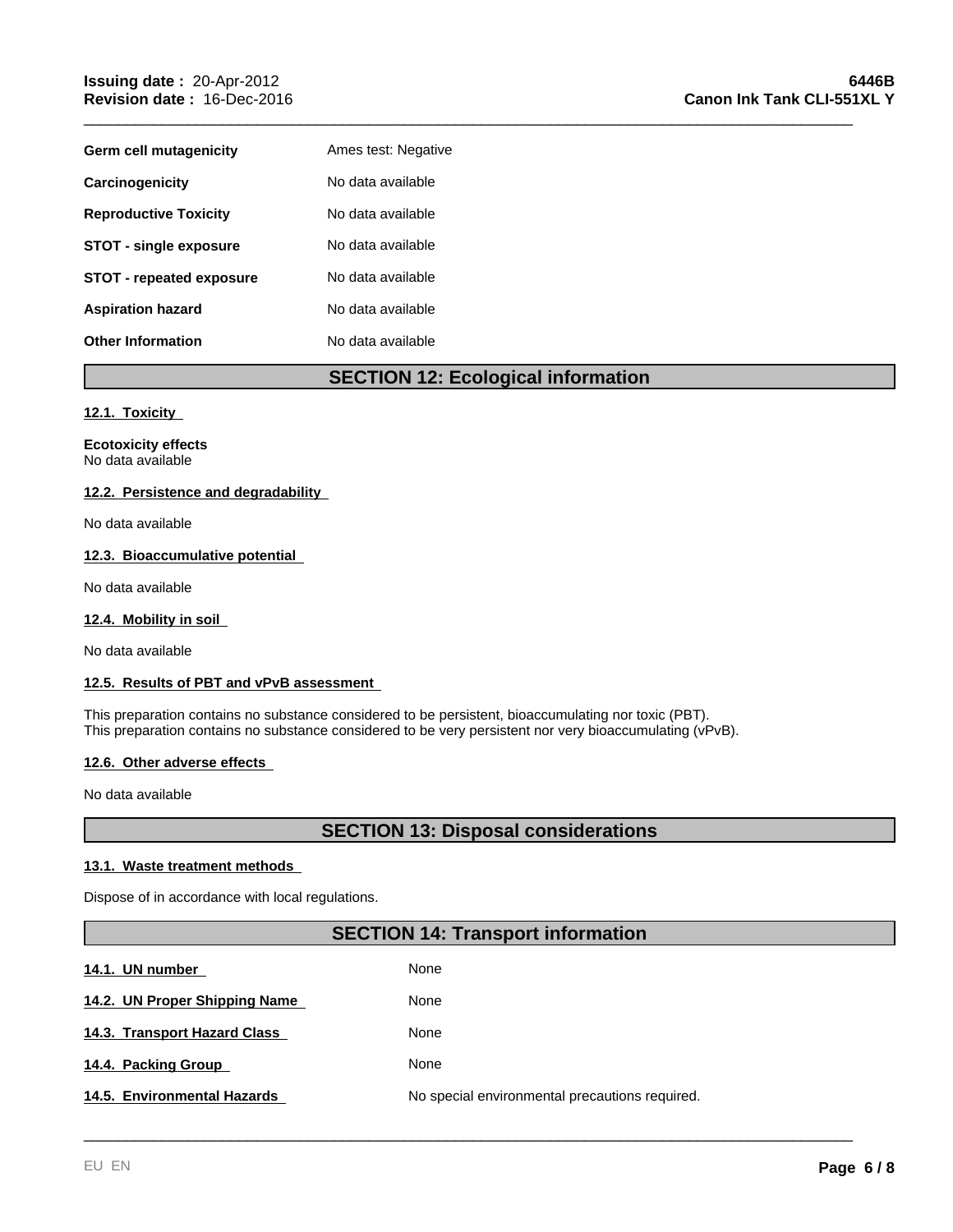#### **14.6. Special Precautions for users**  IATA: Not regulated

## **14.7. Transport in bulk according to Annex II of**  Not Applicable **MARPOL and the IBC Code**

## **SECTION 15: Regulatory information**

\_\_\_\_\_\_\_\_\_\_\_\_\_\_\_\_\_\_\_\_\_\_\_\_\_\_\_\_\_\_\_\_\_\_\_\_\_\_\_\_\_\_\_\_\_\_\_\_\_\_\_\_\_\_\_\_\_\_\_\_\_\_\_\_\_\_\_\_\_\_\_\_\_\_\_\_\_\_\_\_\_\_\_\_\_\_\_\_\_

## **15.1. Safety, health and environmental regulations/legislation specific for the substance or mixture**

| (EC) No 1907/2006 Authorisation | Not regulated |
|---------------------------------|---------------|
| (EC) No 1907/2006 Restriction   | Not regulated |
| (EC) No 1005/2009               | Not regulated |
| (EC) No 850/2004                | Not regulated |
| (EU) No 649/2012                | Not regulated |
| Other Information               | None          |

#### **15.2. Chemical safety assessment**

None

## **SECTION 16: Other information**

## **Full text of H-Statements referred to under sections 2 and 3**

H302 - Harmful if swallowed

H315 - Causes skin irritation

H317 - May cause an allergic skin reaction

H318 - Causes serious eye damage

H319 - Causes serious eye irritation

H400 - Very toxic to aquatic life

#### **Key literature references and sources for data**

- World Health Organization International Agency for Research on Cancer, IARC Monographs on the Evaluation on the Carcinogenic Risk of Chemicals to Humans

- EU Regulation (EC) No 1907/2006, (EC) No 1272/2008, (EC) No 1005/2009, (EC) No 850/2004, (EU) No 649/2012

## **Key or legend to abbreviations and acronyms used in the safety data sheet**

- PBT: Persistent, Bioaccumulative and Toxic

- vPvB: very Persistent and very Bioaccumulative

- SVHC: Substances of Very High Concern

- EU OEL: Occupational exposure limits at Union level under Directive 2004/37/EC, 98/24/EC, 91/322/EEC, 2000/39/EC,

\_\_\_\_\_\_\_\_\_\_\_\_\_\_\_\_\_\_\_\_\_\_\_\_\_\_\_\_\_\_\_\_\_\_\_\_\_\_\_\_\_\_\_\_\_\_\_\_\_\_\_\_\_\_\_\_\_\_\_\_\_\_\_\_\_\_\_\_\_\_\_\_\_\_\_\_\_\_\_\_\_\_\_\_\_\_\_\_\_

2006/15/EC and 2009/161/EU.

- TWA: Time Weighted Average

- STEL: Short Term Exposure Limit

- IARC: International Agency for Research on Cancer

- IATA: International Air Transport Association

- CBI: Confidential Business Information

| <b>Issuing date:</b>  | 20-Apr-2012             |
|-----------------------|-------------------------|
| <b>Revision date:</b> | 16-Dec-2016             |
| <b>Revision Note</b>  | <b>Entirely revised</b> |

## **This safety data sheet (SDS) is supplied under (EC) No 1907/2006 Article 31-3.**